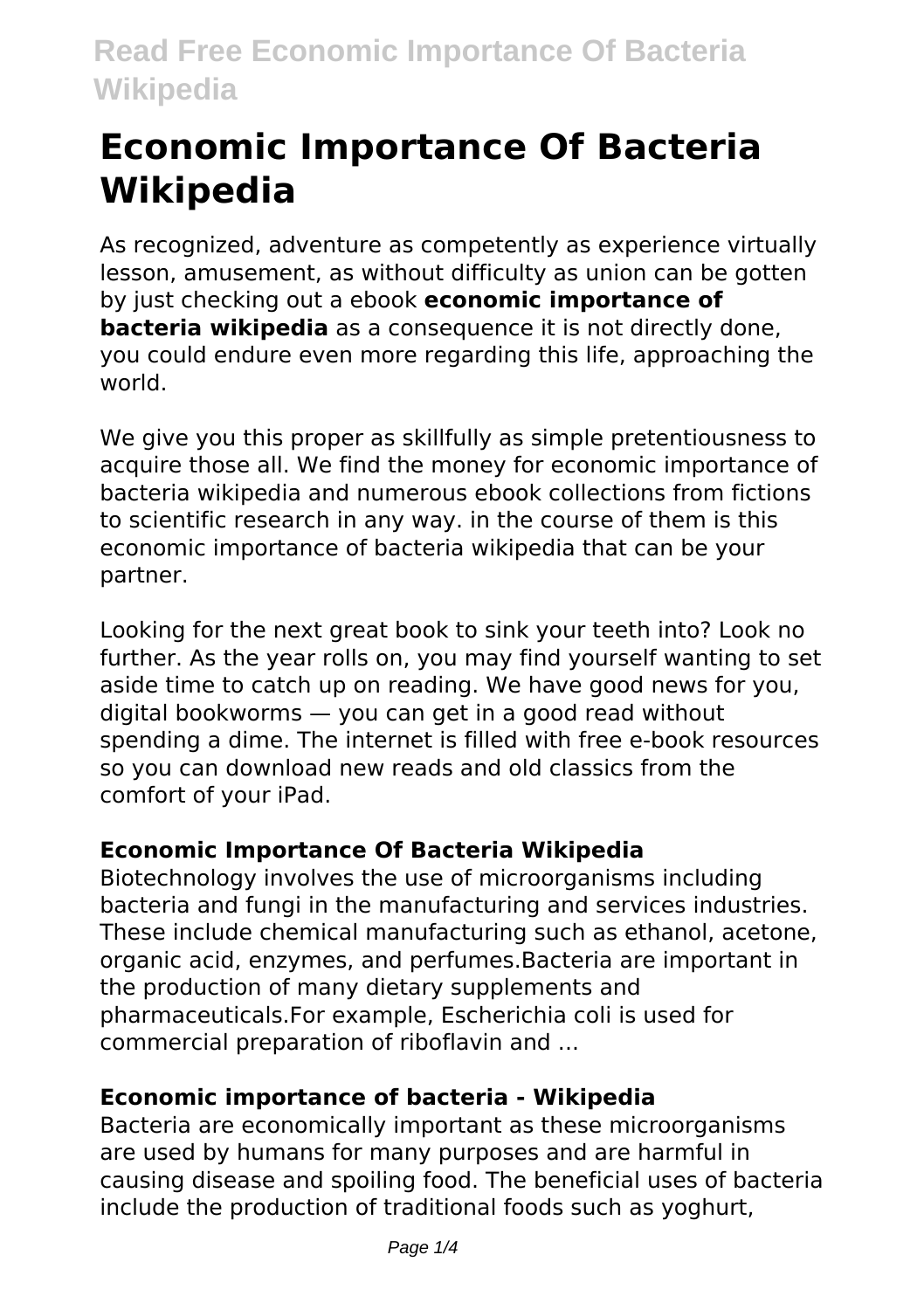# **Read Free Economic Importance Of Bacteria Wikipedia**

cheese, and vinegar; biotechnology and genetic engineering, producing substances such as drugs and vitamins; agriculture; fibre retting; human and animal digestion; and biological control of pests.

#### **Economic importance of bacteria — Wikipedia Republished ...**

Bacteria (/ b æ k ' t ɪər i ə / (); common noun bacteria, singular bacterium) are a type of biological cell.They constitute a large domain of prokaryotic microorganisms.Typically a few micrometres in length, bacteria have a number of shapes, ranging from spheres to rods and spirals.Bacteria were among the first life forms to appear on Earth, and are present in most of its habitats.

#### **Bacteria - Wikipedia**

Economic importance of bacteria is within the scope of WikiProject Soil, which collaborates on Soil and related articles on Wikipedia. If you would like to participate, you can choose to edit this article, or visit the project page for more information.

#### **Talk:Economic importance of bacteria - Wikipedia**

Following is a brief account of the more important activities of the bacteria: 1. Role in Agriculture: (i) Decay and decomposition: Soil bacteria play an important role in brining about decomposition of organic matter. They serve a double purpose. In the first instance they act as scavengers removing harmful waste from the earth.

#### **Economic Importance of Bacteria | Microbiology**

The Actinobacteria are a phylum of Gram-positive bacteria. They can be terrestrial or aquatic. They are of great economic importance to humans because agriculture and forests depend on their contributions to soil systems. In soil they help to decompose the organic matter of dead organisms so the molecules can be taken up anew by plants. While this role is also played by fungi, Actinobacteria are much smaller and likely do not occupy the same ecological niche. In this role the colonies often grow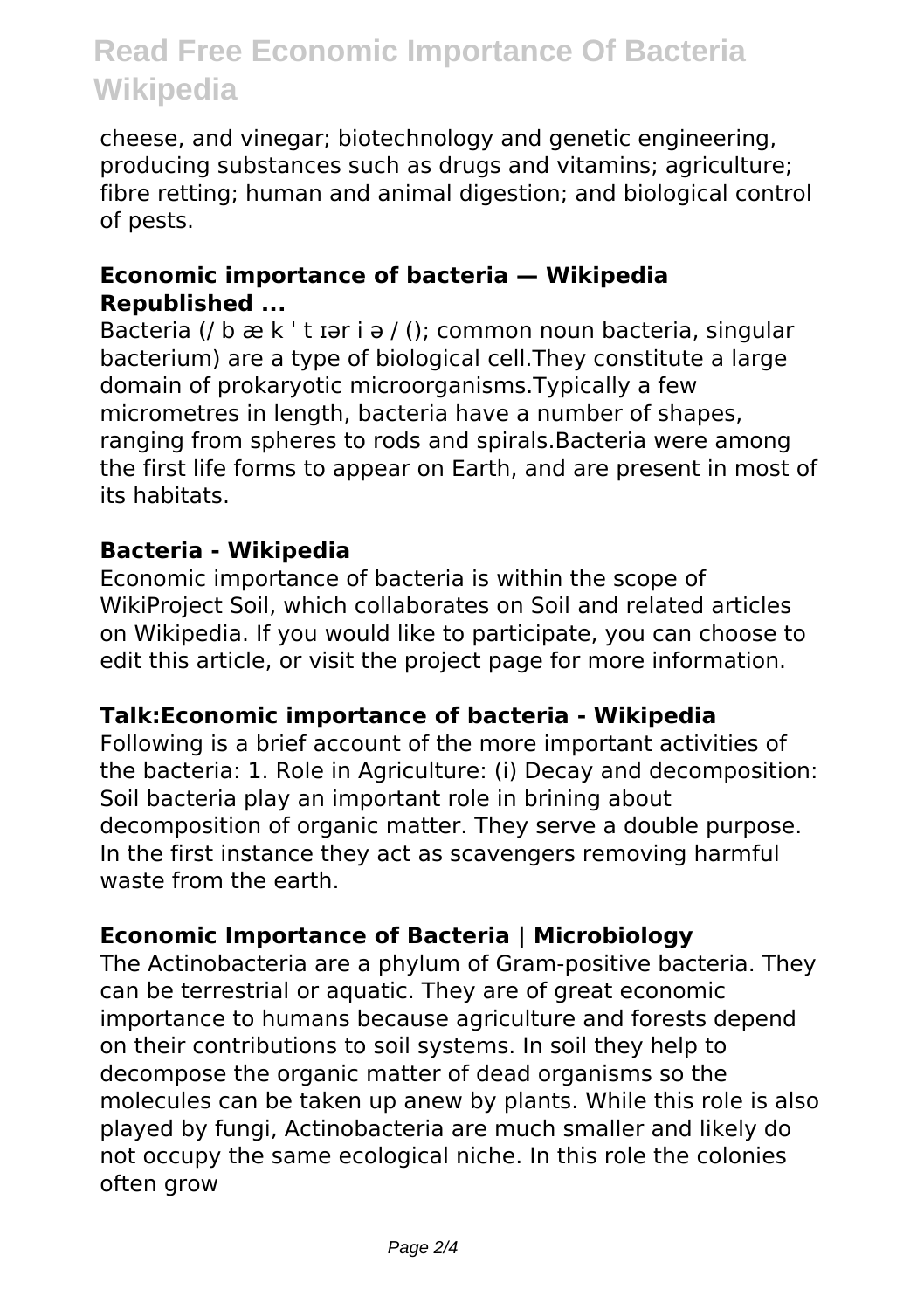# **Read Free Economic Importance Of Bacteria Wikipedia**

# **Actinobacteria - Wikipedia**

ECONOMIC IMPORTANCE OF BACTERIA Economic importance of any organism refers to the advantages and disadvantages of that organism to nature, the humans and the environment. Bacteria, a prokaryote and microscopic organism, have the following economic importance: 1.

# **ECONOMIC IMPORTANCE OF BACTERIA | Grade 11 Science Notes ...**

Taxonomy. The genus Corynebacterium was created by Lehmann and Neumann in 1896 as a taxonomic group to contain the bacterial rods responsible for causing diphtheria. The genus was defined based on morphological characteristics. Based on studies of 16S-rRNA, they have been grouped into the subdivision of gram-positive eubacteria with high G:C content, with close phylogenetic relationship to ...

### **Corynebacterium - Wikipedia**

They play an important role in medicine yielding antibiotics, in agriculture by maintaining the fertility of the soil and causing crop and fruit diseases, forming basis of many industries and as important means of food.

# **Economic Importance of Fungi | Botany**

A fungus (plural: fungi or funguses) is any member of the group of eukaryotic organisms that includes microorganisms such as yeasts and molds, as well as the more familiar mushrooms.These organisms are classified as a kingdom, which is separate from the other eukaryotic life kingdoms of plants and animals.. A characteristic that places fungi in a different kingdom from plants, bacteria, and ...

#### **Fungus - Wikipedia**

Our digital library saves in combination countries, allowing you to acquire the most less latency time to download any of our books considering this one. Merely said, the economic importance of bacteria wikipedia is universally compatible gone any devices to read.

# **Economic Importance Of Bacteria Wikipedia | id.spcultura**